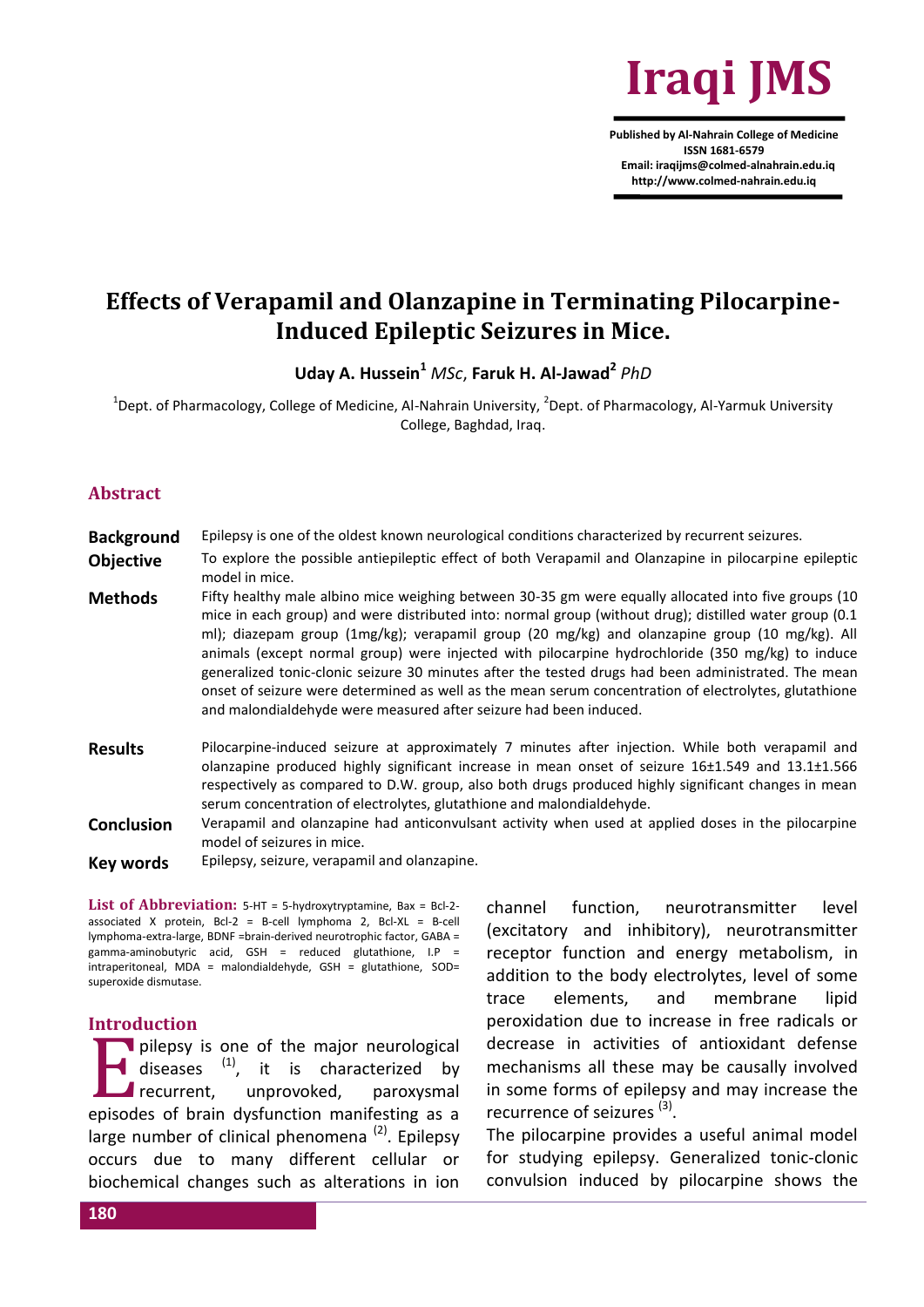involvement of the cholinergic system in seizures and status epilepticus<sup>(4)</sup>. The activation of muscarinic receptors is the first step for seizure activity, while GABAergic and glutamatergic systems appear to mediate seizure propagation and/or maintenance in rodent epilepsy models<sup>(5)</sup>.

Verapamil is an L-type calcium channel blocker of the phenylalkylamine class which has cardiac effects more than vascular smooth muscle effects. While olanzapine is an atypical antipsychotic, antimanic and mood stabilizing agent belongs to the thienobenzodiazepine class that demonstrates a broad pharmacological profile across a number of receptor systems <sup>(6)</sup>, such as anticholinergic and antioxidant effects  $(7)$ . These effects of both drugs are useful in terminating of epilepsy. The current study was carried out to explore the possible antiepileptic effects of Verapamil and Olanzapine on pilocarpine induced seizures in mice.

# **Methods**

This study was carried out on fifty healthy male albino mice weighing between 30-35 gm, they were supplied by animal house of Al-Nahrain College of Medicine and were housed under good conditions and fed standard oxoid palate with water ad libitum, and they were equally allocated into five groups (10 mice in each group):

- *Group 1: (Normal group):* This group served as normal control and takes no drug used to detect the normal values of serum electrolytes, glutathione (GSH) and malondialdehyde (MDA).
- *Group 2: (Distilled water group):* They were injected 0.1 ml of distilled water (I.P.) 30 mint. before pilocarpine injection, to induce epileptic seizures.
- *Group 3: (Diazepam group):* They were injected 1mg/kg of diazepam (I.P.) 30 mint. before pilocarpine injection. This group served as positive control and was used to compare onset of seizure only with tested groups.
- *Group 4: (Verapamil group):* They were injected verapamil 20 mg/kg (I.P.) 30 mint. before pilocarpine injection.
- *Group 5: (Olanzapine group):* They were injected olanzapine 10 mg/kg (I.P.) 30 mint. before pilocarpine injection.

After giving the pilocarpine, each mouse was carefully evaluated by detecting the parameters which includes the onset of the first seizure recorded by naked eyes. At the end of observations the blood samples were collected from survival mice for measuring other parameters which are the serum concentrations of Na<sup>+</sup>, K<sup>+</sup>, Ca<sup>2+</sup>, GSH and MDA.

Statistical analysis was performed with the SPSS 19.0 statistical package for social sciences, data were expressed as mean ± Standard error of mean (S.E.M.), unpaired t-test at (p≤0.01) and ( $p \le 0.05$ ) for independent data was used  $^{(8)}$ .

# **Results**

All the mice exhibited generalized limbic seizures after pilocarpine administration, at a latency of (7±0.394) minutes; besides, it caused highly significant reduction in mean serum Na<sup>+</sup>, Ca<sup>2+</sup> and GSH concentration, while it caused highly significant increase in mean serum concentration of  $K^+$  and MDA when compared to that of normal group.

Diazepam caused highly significant increase in mean onset of seizure; also diazepam had no effect on other parameters when compared with D.W group.

Both verapamil and olanzapine showed highly significant increase, and highly significant reduction for olanzapine in mean onset of seizure when compared to that of both D.W. and diazepam groups respectively, this indicated that verapamil is more potent than olanzapine, also both drugs revealed highly significant increase in mean serum concentration of Na<sup>+</sup>, Ca<sup>2+</sup> and GSH with highly significant reduction and nonsignificant change in mean serum concentration of MDA and K<sup>+</sup> respectively when compared to that of D.W group(Table 1).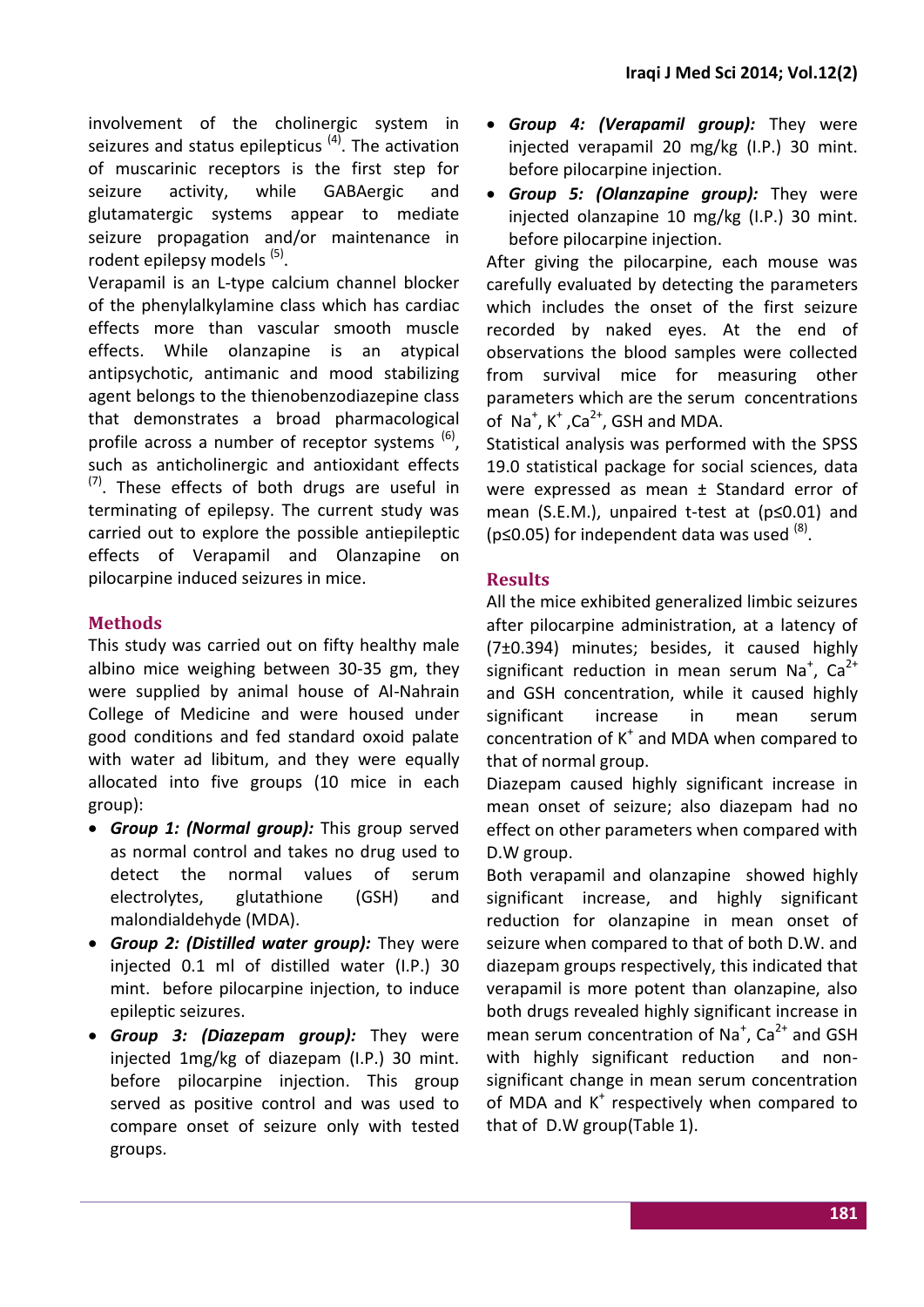**Table 1. Effect of Verapamil and Olanzapine on Onset of Seizure and Serum Na<sup>+</sup> , K<sup>+</sup> , Ca2+, GSH and MDA Concentrations in Group I, II, and III in Pilocarpine-induced Seizure in Mice**

|                | <b>Seizure</b><br><b>Onset (minute)</b><br>$M \pm$ SEM | <b>Concentration</b>                   |                                           |                                        |                                     |                                     |
|----------------|--------------------------------------------------------|----------------------------------------|-------------------------------------------|----------------------------------------|-------------------------------------|-------------------------------------|
| <b>Group</b>   |                                                        | <b>Sodium</b><br>mmol/l<br>$M \pm$ SEM | <b>Potassium</b><br>mmol/l<br>$M \pm$ SEM | <b>Calcium</b><br>mg/dl<br>$M \pm$ SEM | <b>GSH</b><br>mmol/l<br>$M \pm$ SEM | <b>MDA</b><br>mmol/l<br>$M \pm$ SEM |
|                |                                                        | $144.8 \pm 2.958$                      | $5.47 \pm 0.212$                          | $8.5 \pm 0.306$                        | $1.13 \pm 0.063$                    | $5.02 \pm 0.103$                    |
| Ш              | $7 \pm 0.394$                                          | $133.2 \pm 1.781a^{**}$                | $8.11 \pm 0.502a^{**}$                    | $7.03 \pm 0.157$ a                     | $0.8 \pm 0.052a^{11}$               | $10.66 \pm 0.265a$                  |
| $\mathbf{III}$ | $18.6 \pm 0.858b^{**}$                                 | $134.5 \pm 1.45$                       | $7.78 \pm 0.54$                           | $7.35 \pm 0.34$                        | $0.85 \pm 0.05$                     | $10.5 \pm 0.28$                     |
| IV             | $16 \pm 1.549b$ **                                     | $147.3 \pm 3.464b^{**}$                | $8.38 \pm 0.082$ a <sup>**</sup>          | $10.12 \pm 0.087a^{**}$ , b**          | $1.605 \pm 0.104a^{**}$ , b**       | $5.8 \pm 0.203a^{**}$ , b**         |
| v              | $13.1 \pm 1.566b^{\ast\ast}, c^{\ast\ast}$             | $151.9 \pm 2.41b$ **                   | $8.38 \pm 0.44$ a                         | $9 \pm 0.522 b^{**}$                   | $1.2 \pm 0.051b^{**}$               | $8 \pm 0.316a^{**}$ , b             |

 $*= P \le 0.05$ ,  $**= P \le 0.01$ , a = as compared to group I, b= as compared to group II, c= as compared to group III), n = 10/group).

### **Discussion**

Epilepsy is one of the most common neurological problems all over the world, being associated with paroxysmal discharge of cerebral neurons and is characterized by several symptoms including alterations of behaviors and consciousness sustained alteration in brain function <sup>(9)</sup>.

The anticonvulsant activity of verapamil may be attributed to its ability in blocking the calcium channels and to prevent the increase in intracellular calcium which play important role in incidence of certain types of seizures <sup>(10,11)</sup>.

In addition, calcium channel antagonist enhanced the anticonvulsive activity of carbamazepine, valproate and Phenobarbital against maximal electroshock-induced seizures in mice (12,13) . Verapamil is a known inhibitor of P-glycoprotein and may block P-glycoprotein– modulated efflux of antiepileptic drugs in the brain <sup>(14)</sup>. The antioxidant activity of verapamil may contribute to new neuroprotective activity by which verapamil inhibit free radical-induced damage to lipid constituents of the membrane, and by inhibition of cellular oxidative stress and reduction of MDA level and augmented the activity of antioxidant enzymes <sup>(15)</sup>.

Furthermore, calcium channel antagonist have been found to inhibit the release of steroids and also block the inflow of sodium into detonated neuron as well as inhibit calcium-dependent glutamate channels, thereby inhibit the release of glutamate, an excitatory neurotransmitter which has been implicated in the pathogenesis of convulsive seizures from such neurons <sup>(16,17)</sup>.

The increase in serum calcium and sodium concentration may be related to blocking calcium channel and antioxidant activity of verapamil.

Olanzapine has neuroprotective and cytoprotective effects mediated by the acceleration of metabolic processing of free radicals, since olanzapine increase SOD and decrease MDA level <sup>(7,18)</sup>, also olanzapine increases the GABAergic neuroactive steroid allopregnanolone in rat cerebral cortex (which is a potent GABAA- receptor modulator with anxiolytic and anticonvulsant effects)<sup>(19)</sup>.

Olanzapine attenuates cocaine neurotoxicity in a mouse model by blocking the dopamine, alpha adrenergic, 5HT-2 and 6 serotonin, muscarinic receptors and monoamine transporters<sup>(20)</sup>.

The neuroprotective effects of olanzapine on the Okadaic acid (a selective and potent inhibitor of the serine/threonine phosphatases 1 and 2A) induced neurodegeneration and apoptosis in brain <sup>(21)</sup>, which are mediated through the following mechanisms:

- Olanzapine upregulate the level of brainderived neurotrophic factor (BDNF), an important neurotrophin mainly expressed and distributed in brain neurons that prevent cell degeneration<sup>(22)</sup>.
- Olanzapine upregulate the level of Bcl-2 and modulate the Bcl-XL/Bax ratio in brain. Bcl-2, a neuroprotective protein that inhibit apoptosis (23) .
- Olanzapine has antioxidant activity by increasing the gene expression of superoxide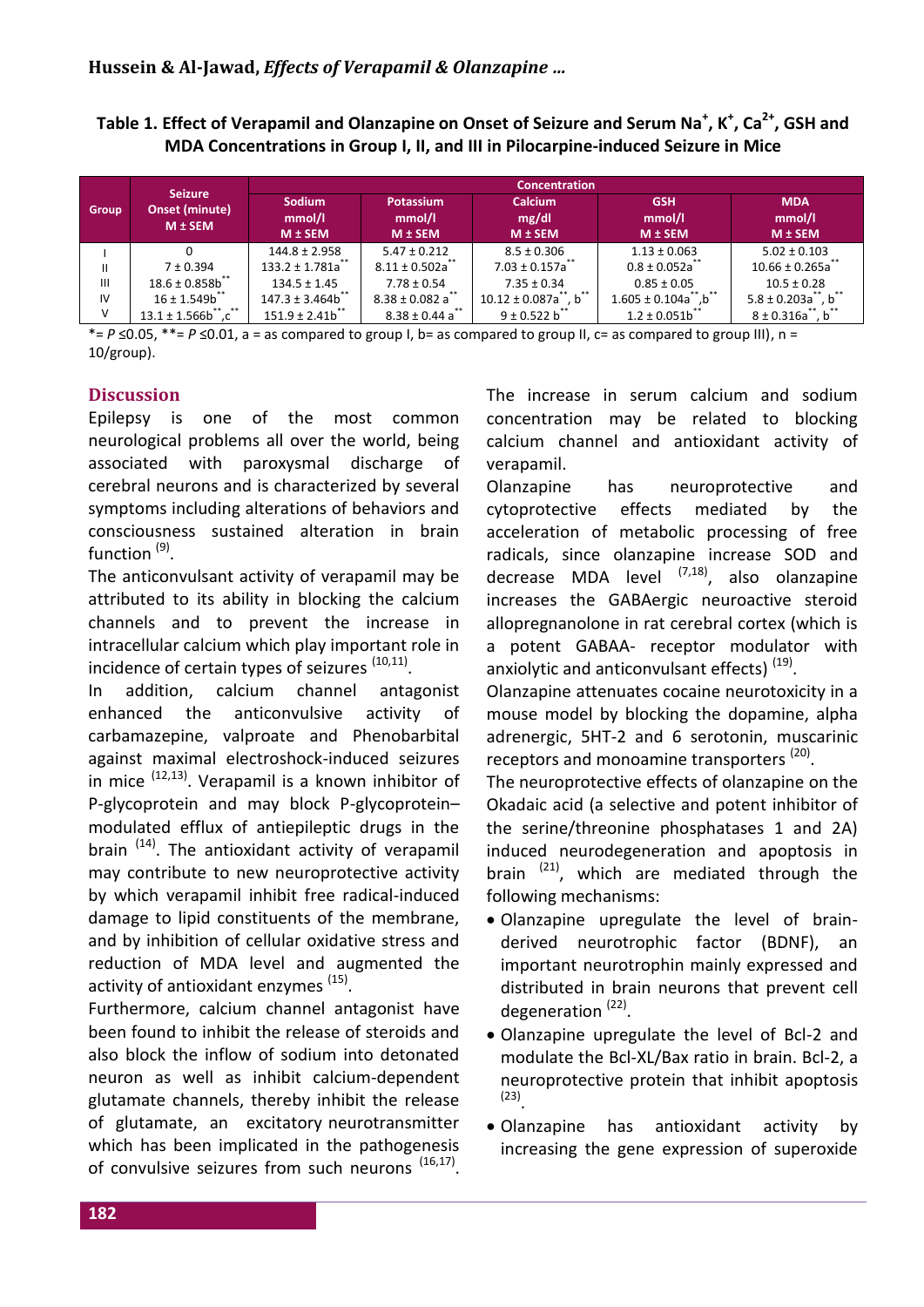dismutase (SOD1) in PC12 cells, and prevent cell death after serum withdrawal <sup>(18)</sup>.

 Olanzapine can increase cell proliferation and neurogenesis in adult rat brain <sup>(24)</sup>.

The increase in serum calcium and sodium concentration may be related to antioxidant, antimuscarinic activity and  $\text{Na}^{\dagger}\text{K}^{\dagger}$ ATPase modulation of olanzapine. All the tested drugs had valid preventive effect against seizure induced by pilocarpine in mice when were compared to that of diazepam, verapamil had the most potent effect while olanzapine had the weakest effect, the latter can be used for schizophrenic patient with symptoms of epileptic seizures.

Finally the aim of present study to find a new drugs or combination of drugs which are more potent with less adverse effects to be used in epilepsy after confirmation with clinical trials.

### **Acknowledgement**

The authors thank all members in the department of pharmacology, college of Medicine, Al-Nahrain University for technical assistance and logical support.

#### **Author contributions**

Uday is a researcher who has done the technique of this work and conducted the writing of manuscript. Dr. Faruk participated in supervision and in scientific review of the manuscript.

#### **Conflict of interest**

The authors declare no conflict of interest.

#### **Funding**

Self-funding.

#### **References**

- **1.** Mannaa F, El-Shamy KA, El-Shaikh KA, et al. Efficacy of fish liver oil and propolis as neuroprotective agents in pilocarpine epileptic rats treated with valproate. Pathophysiology. 2011; 699: 1-8.
- **2.** Clark AM, Finkel R, Rey JA, et al. Lippincott's illustrated reviews. Pharmacology. 5<sup>th</sup> ed. New York: Lippincott Williams and Wilkins; 2012. p. 181-92.
- **3.** Hamed SA, Abdellah MM, El-Melegy N. Blood levels of trace elements, electrolytes, and oxidative

stress/antioxidant systems in epileptic patients. J Pharmacol Sci. 2004; 96: 465-73.

- **4.** Nascimento VS, Oliveira AA, Freitas RM, et al. Pilocarpine-induced status epilepticus: Monoamine level, muscarinic and dopaminergic receptors alterations in striatum of young rats. Neurosci Lett. 2005; 383: 165-70.
- **5.** Freitas RM, Oliveira AA, Vasconcelo SMM, et al. Expression of muscarinic and dopaminergic receptors and monoamine levels frontal cortex of epileptic rats. Pharmacol Biochem Behav. 2006; 83: 302-6.
- **6.** Healy D. Psychiatric drugs explained 5<sup>th</sup> ed. New York: Churchill Livingstone; 2009. p. 42.
- **7.** Wei Z, Bai O, Richardson JS, et al. Olanzapine protects PC12 cells from oxidative stress induced by hydrogen peroxide. J Neurosci Res. 2003; 73: 364-8.
- **8.** Daneil WW. Biostatistics: A foundation for analysis in the health sciences.  $9^{th}$  ed. New York: Wiley; 2009. p. 89-92, 102-3.
- **9.** Freitas RM, Sousa FCF, Vasconcelos SMM, et al. Pilocarpine-induced status epilepticus in rats: lipid peroxidation level, nitrite formation, GABAergic and glutamatergic receptor alterations in the hippocampus, striatum and frontal cortex. Pharmacol Biochem Behav. 2004; 78: 327-32.
- **10.**Umukoro S, Ashorobi RB, Essein EE. Anxiolytic effects of calcium channel blockers in mice. J Med Sci. 2006; 6(6): 1021-4.
- **11.**Harchan NA. Effect of propranolol and hydrocortison on minimal electro-shock seizure threshold and their interaction with some anti-epileptic drugs. MSc Thesis, Baghdad University, 1986.
- **12.**Gany SN. Study on the effects of anti-platelet drugs and calcium channel blockers on minimal electro-shock seizure threshold (Mest) and their interaction with some anti-epileptic drugs mice. MSc Thesis, Baghdad University, 2002.
- **13.**Luszczki JJ, Trojnar MK, Trojnar MP, et al. Effects of three calcium channel antagonists (amlodipine, diltiazem and verapamil) on the protective action of lamotrigine in the mouse maximal electroshockinduced seizure model. Pharmacol Report. 2007; 59: 672-82.
- **14.**Summers MA, Moore JL, McAuley JW. Use of verapamil as a potential P-glycoprotein inhibitor in a patient with refractory epilepsy. Ann Pharmacother. 2004; 38(10): 1631-4.
- **15.**Bhattacharya SK, Rathi N, Mahajan P, et al. Effect of Ocimum sanctum, ascorbic acid, and verapamil on macrophage function and oxidative stress in mice exposed to cocaine. Indian J Pharmacol. 2009; 41: 134- 9
- **16.**Yeflilyurt O, Dogrul A, Uzbay IT. Differential effects of systemic versus central routes of administration of Ltype calcium channel blockers on pentylenetetrazoleinduced seizures in mice. Bull Clin Psychopharmacol. 2005; 15: 153-7.